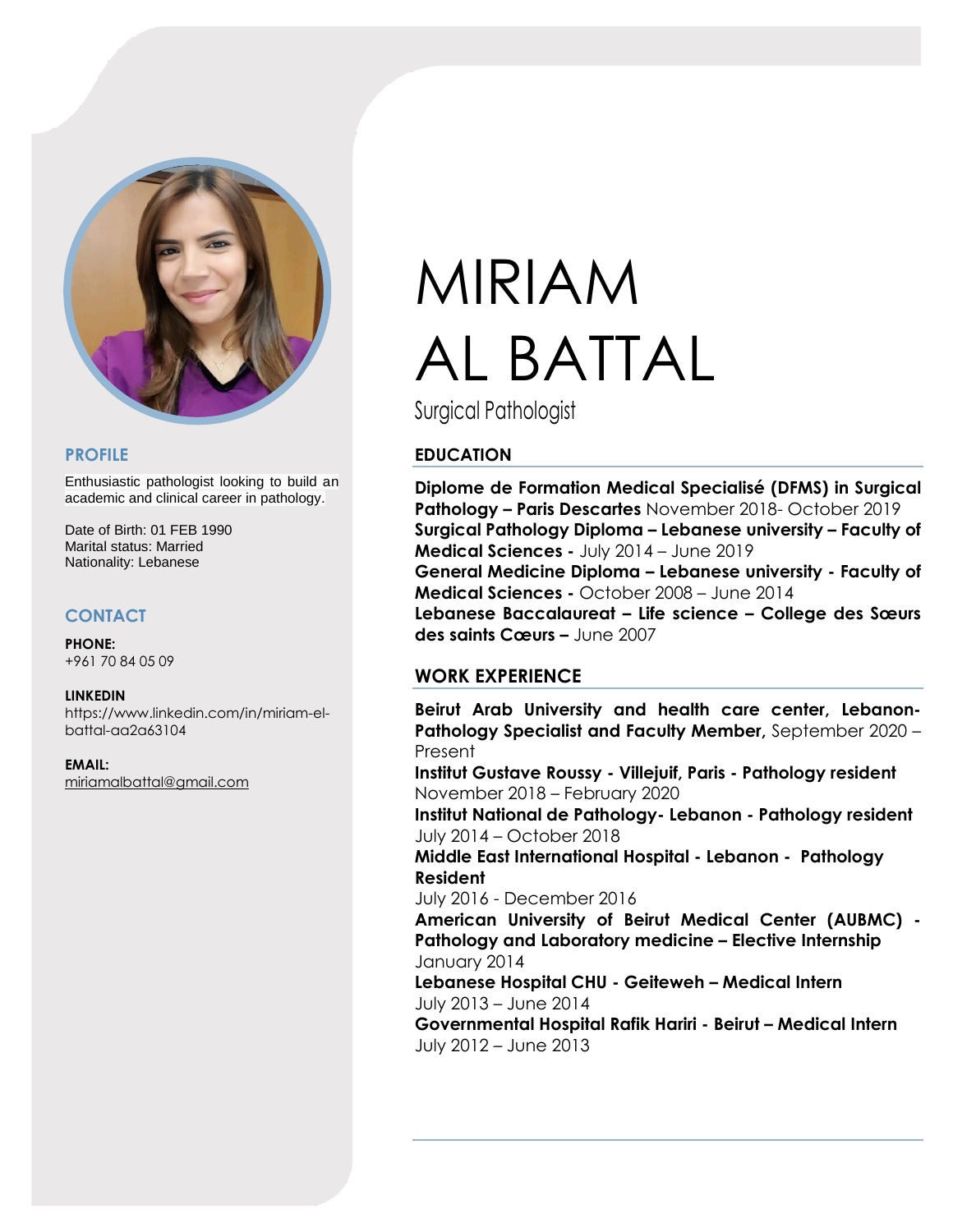## **AWARDS**

March 2019 Grand Prix d'onco-senologie 2019- 4eme Edition First Prize for "**case report of the year**", Monaco.

#### **SKILLS**

- General pathologist in all disciplines.
- Clinical expertise in pathologic diagnosis, staging and prognostication of the full spectrum of gynecologic, thyroid and breast neoplasms.
- Ability to craft detailed, consistently high standard pathology reports based on a coordination of multiple types of data (Imaging findings, IHC, ISH and multiple gene assays) that impact patient treatment decisions.
- Sharing and reviewing interesting and unusual cases with a multidisciplinary disease management team that includes oncologists, surgeons, radiologists and radio-therapists and work together to render state of the art care to patients with neoplasms.
- Organizing and completing clinical and translational research projects as well as participating in ongoing interdisciplinary studies.
- Teaching skills and experience to mentor junior residents.

#### **RESEARCH**

## **Accepted Peer-Reviewed Journal Publications:**

- **Miriam Al Battal,** Christina Kanaan, Nizar Labaied, Infrid Breuskin, Sophie Leboulleux, Ranya Soufan, Jean-Yves Scoazec, Abir Al-Ghuzlan. Colon Cancer Metastasis within a NIFTP - A case report and review of literature – Published in Head and Neck Pathology - e-ISSN 1936-0568
- C.Kanaan, **M. Al Battal**, C. Marzac, L.Brugieres, M.Lacroix-Triki Macro fright and micro guilty - Published in « *lettre du sénologue 84 avril-mai-juin 2019 »*

#### **Accepted Peer-Reviewed Oral Presentation:**

- **Miriam Al Battal,** Christina Kanaan, Nizar Labaied, Infrid Breuskin, Sophie Leboulleux, Ranya Soufan, Jean-Yves Scoazec, Abir Al-Ghuzlan. Colon Cancer Metastasis within a NIFTP - A case report and review of literature – Presented at "Careffour de pathologie" , Paris, November 2019
- C.Kanaan, **M. Al Battal,** C. Marzac, L.Brugieres, M.Lacroix-Triki Macro fright and micro guilty – Monaco Age Oncologie, Monaco, March 2019.